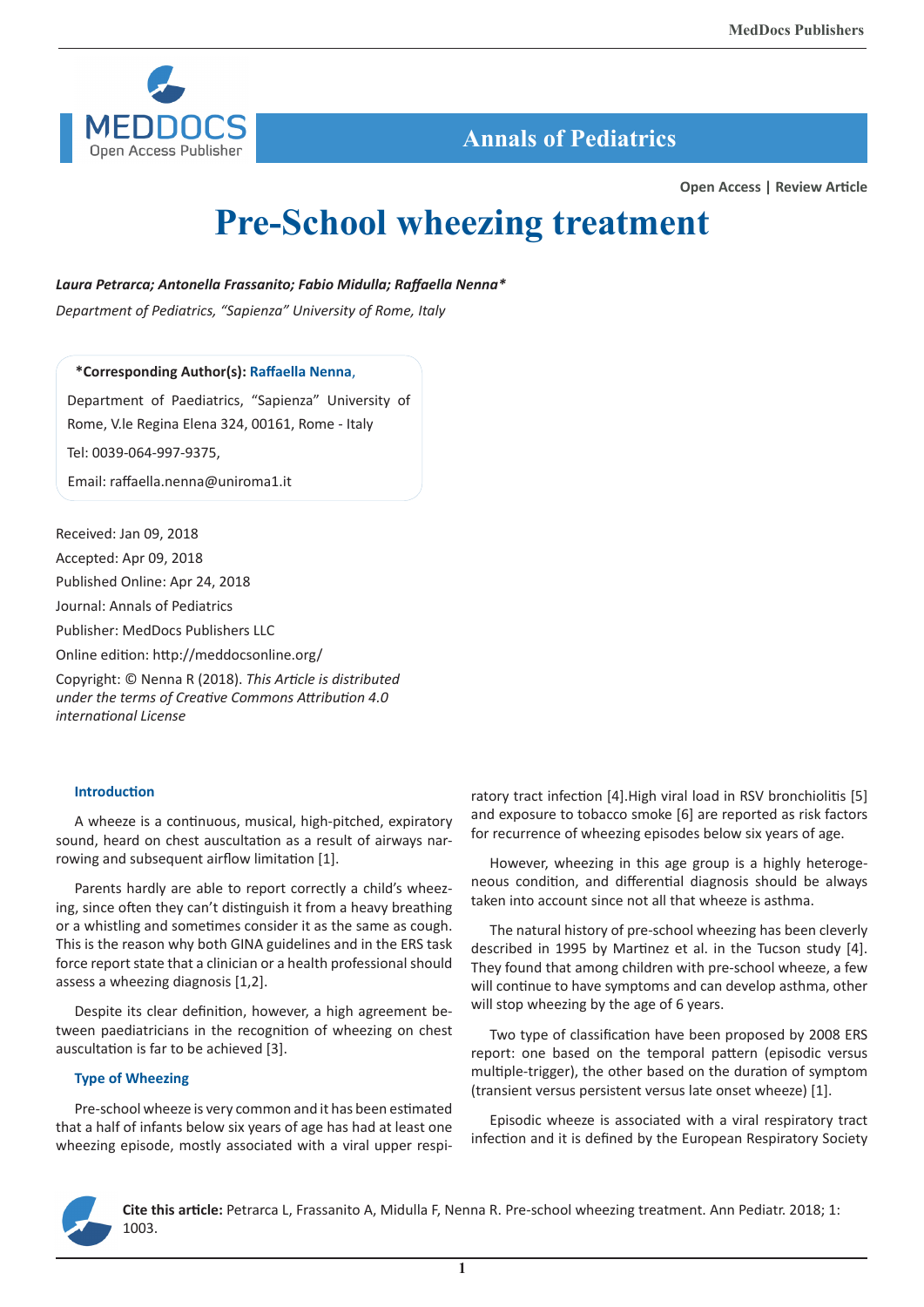(ERS) as "wheeze in discrete episodes, with the child being well between episodes" [1].

Multiple trigger wheezing occurs when symptoms are present also between discrete episodes and/or triggers other than viral infections can rouse wheeze (such as crying, laugher or exercise).

The second classification, based on symptoms' duration, is used in epidemiological studies and can only be applied retrospectively. When symptoms occur after the age of three years and last after six years of age it is classified as late-onset wheezing. Transient and persistent wheezing appear before the age of three, but the former disappears at age of six, the latter continues to wheeze beyond six years [1].

The temporal definition of acute viral wheeze and multiple trigger wheeze is now considered too strict, since the clinical expression of preschool wheeze can change over time, and it enables physicians to predict the long term outcome, which is more related to frequency and severity of clinical presentation [7].

#### **Acute episode treatment**

An acute exacerbation of wheezing in children under five years is an acute worsening of symptoms that requires additional medication and physician attendance. Symptoms may include shortness of breath, wheeze and increasing cough during night or exercise. Caregivers should be able to recognise an exacerbation and start a proper intervention as soon as possible [2]. Both GINA and NICE guidelines [2,8] recommends urgent medical referral in children with severe distress (especially if below 1 year of age) or unresponsive to inhaled bronchodilator.

Inhaled Short Acting B2-Agonists (SABAs) are the first choice drugs for acute wheeze. The metered-dose inhalers by spacers have proved to be at least as effective as the nebulised delivery [9] and they were associated with lower economic costs [10]. Alternative ways of administration should be considered with caution since oral administration is limited by systemic side-effects and intravenous SABAs are indicated as second line treatment in severely ill children [11].

Addition of inhaled anti cholinergic drugs to SABAs for acute wheeze improve clinical outcome after 24 hours, without effect on length of hospital stay in children under 24 months of age [12]. The use of systemic corticosteroids (including oral prednisolone, intravenous methyl prednisone and intravenous hydrocortisone) in children hospitalised for severe acute wheeze proved to reduce days of hospitalization and improve clinical score [13].

Regarding the use of Inhaled Corticosteroid (ICS), a doubleblind placebo-control trial demonstrated that inhaled budesonide as add-on therapy for the acute treatment halved the rate of hospitalization in moderate-severe preschool wheeze [14].

#### **Pre-emptive therapy**

Pre-school wheeze economic impact has been estimated around 53 million pound in United Kingdom in 2015 [15], mostly due to general practitioner visits for mild symptoms, that's why a primary preventive therapy could be effective in costs reduction.

Regarding who the pre-emptive therapy should be prescribed, GINA Guidelines recognise two different scenarios: the first one includes children with a very likely diagnosis of asthma with poor symptom control and frequent exacerbations (three or more episodes/ season) and the second one includes children with less likely diagnosis of asthma but who requires inhaled SABAs treatment quite often (every 6-8 weeks) [2]. The updated ERS paper on management of preschool wheeze suggests prescribing a controller treatment in children with multiple trigger wheeze and in those with episodic viral wheeze who presented frequent and/or severe clinical manifestation [7].

Any pre-emptive therapy should be considered as a treatment trial, with a regular review during scheduled follow-up [2,7].

When looking at which is the best pre-emptive treatment, a recent systematic review and meta-analysis reported a lower number of exacerbation in children treated with daily ICS compared with placebo (RR 0.56) and with montelukast (RR 0.59) [16]. The same paper reported also a significant reduction in exacerbation of pre-emptive high-dose intermittent ICS compared with placebo (RR 0.65).

Systemic side effect of ICS has been extensively studied and a recent met analysis of 25 trials including more than 8000 children found a mean decrease of 0.48 cm/year in linear growth velocity during the first year of treatment with low-medium doses of ICS [17]. High dose ICS can also cause low bone mineral density [18] and adrenal suppression [19]. For these reasons the lower effective dose of ICS should be prescribed to preschool children with the aim to control wheeze exacerbation [17] and a step-up approach should be considered only after an assessment of a good parents' compliance to treatment [2].

Daily use of montelukast as pre-emptive therapy of recurrent wheezing is not supported by the results of a recent metanalysis included more than 3900 patients, since no differences in the number of wheezing episodes was reported by the pooled analysis between the drug and placebo [20] and also a recent Cochrane review found montelukast unable to reduce the use of oral corticosteroids for viral-induced wheeze [21,22], however the use of leukotriene receptor antagonist as add-on therapy in not well control children is supported by GINA and NICE guidelines [2,8].

The rationale for the use azithromycin as pre-empitve treatment in pre-school wheeze is based on two different possible mechanisms: the first bring into play the role of bacteria in virus induced wheeze [23], the second relies on immune-modulatory and antiviral effects of macrolides [24]. However, contrasting data are available in literature. Two recent double-blind, placebo-controlled trials demonstrated opposite results: the first showed that it was able to reduce the exacerbation duration of 63.3% [25], the second found no differences compared to placebo in reducing the length of symptom nor the subsequent number of exacerbations [21].

#### **Future research**

Further research should aim to understand the pathogenetic mechanisms underlying preschool wheeze, to achieve better biomarkers to predict response to treatment, to develop better ways to assess symptoms and their impact on child's activity [5].